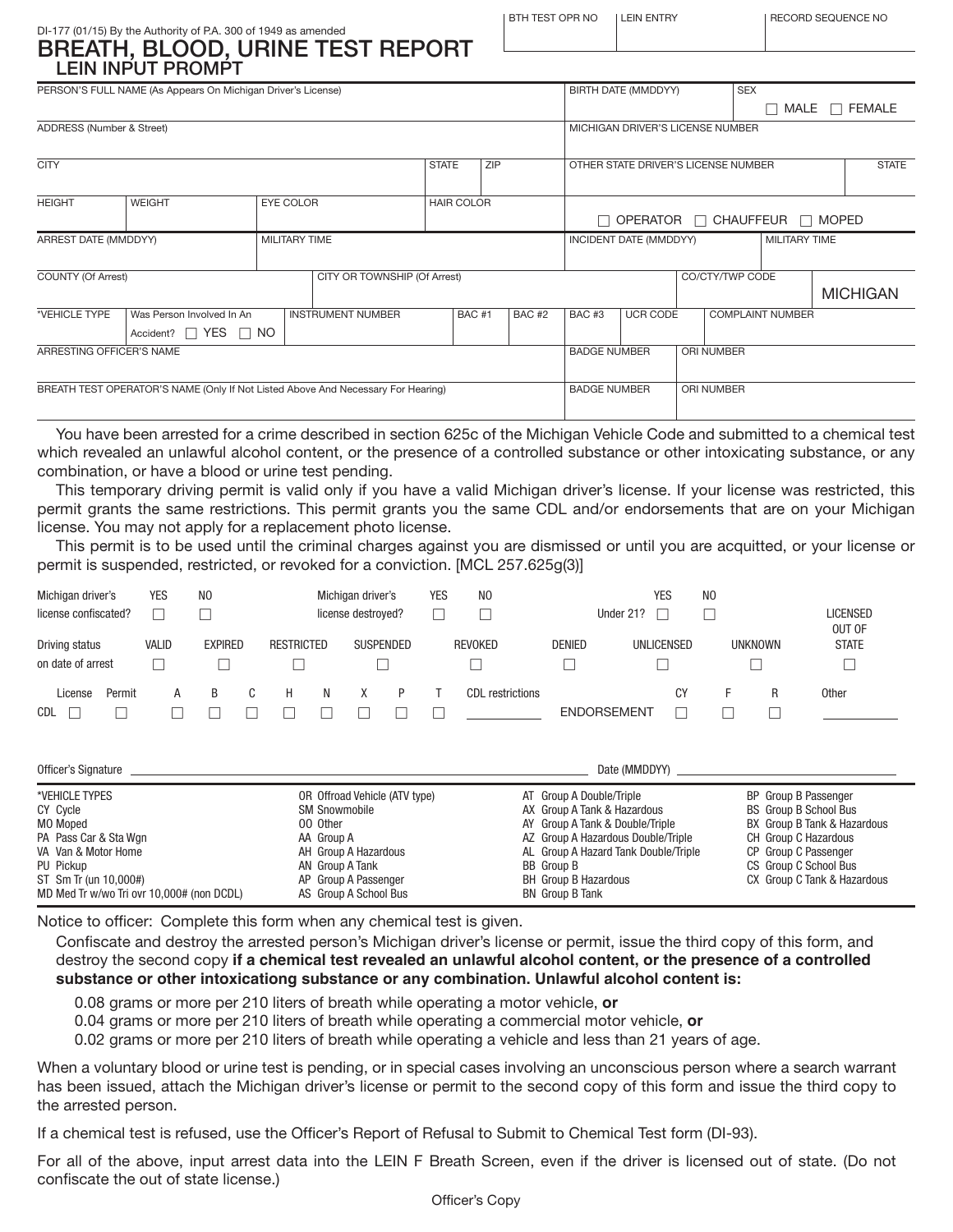### DI-177 (01/15) By the Authority of P.A. 300 of 1949 as amended BREATH, BLOOD, URINE TEST REPORT NOTICE OF BLOOD OR URINE TEST RESULT

| <b>BREATH, BLOOD, URINE TEST REPORT</b> |
|-----------------------------------------|
| NOTICE OF BLOOD OR URINE TEST RESULT    |
|                                         |

|                                                                                  | PERSON'S FULL NAME (As Appears On Michigan Driver's License) |                                   |                              | <b>SEX</b><br>BIRTH DATE (MMDDYY) |              |                                               |                                                |                                   |              |                         |  |                    |
|----------------------------------------------------------------------------------|--------------------------------------------------------------|-----------------------------------|------------------------------|-----------------------------------|--------------|-----------------------------------------------|------------------------------------------------|-----------------------------------|--------------|-------------------------|--|--------------------|
|                                                                                  |                                                              |                                   |                              |                                   |              |                                               |                                                |                                   |              | ×                       |  | MALE $\Box$ FEMALE |
| ADDRESS (Number & Street)                                                        |                                                              |                                   |                              |                                   |              |                                               |                                                | MICHIGAN DRIVER'S LICENSE NUMBER  |              |                         |  |                    |
| <b>CITY</b>                                                                      |                                                              |                                   |                              | <b>STATE</b>                      | ZIP          |                                               | OTHER STATE DRIVER'S LICENSE NUMBER            |                                   |              |                         |  |                    |
|                                                                                  |                                                              |                                   |                              |                                   |              |                                               |                                                |                                   | <b>STATE</b> |                         |  |                    |
| <b>HEIGHT</b>                                                                    | <b>EYE COLOR</b>                                             | <b>HAIR COLOR</b>                 |                              |                                   |              |                                               |                                                |                                   |              |                         |  |                    |
|                                                                                  |                                                              |                                   |                              |                                   |              | $\Box$ OPERATOR $\Box$ CHAUFFEUR $\Box$ MOPED |                                                |                                   |              |                         |  |                    |
| ARREST DATE (MMDDYY)                                                             |                                                              | <b>MILITARY TIME</b>              |                              |                                   |              |                                               | <b>MILITARY TIME</b><br>INCIDENT DATE (MMDDYY) |                                   |              |                         |  |                    |
|                                                                                  |                                                              |                                   |                              |                                   |              |                                               |                                                |                                   |              |                         |  |                    |
| <b>COUNTY (Of Arrest)</b>                                                        |                                                              |                                   | CITY OR TOWNSHIP (Of Arrest) |                                   |              |                                               |                                                |                                   |              | CO/CTY/TWP CODE         |  | <b>MICHIGAN</b>    |
|                                                                                  |                                                              |                                   |                              |                                   |              |                                               |                                                |                                   |              |                         |  |                    |
| *VEHICLE TYPE                                                                    | Was Person Involved In An                                    |                                   | <b>INSTRUMENT NUMBER</b>     |                                   | <b>BAC#1</b> | <b>BAC#2</b>                                  | <b>BAC#3</b>                                   | UCR CODE                          |              | <b>COMPLAINT NUMBER</b> |  |                    |
|                                                                                  | Accident? $\Box$ YES $\Box$ NO                               |                                   |                              |                                   |              |                                               |                                                |                                   |              |                         |  |                    |
| ARRESTING OFFICER'S NAME                                                         |                                                              | ORI NUMBER<br><b>BADGE NUMBER</b> |                              |                                   |              |                                               |                                                |                                   |              |                         |  |                    |
|                                                                                  |                                                              |                                   |                              |                                   |              |                                               |                                                |                                   |              |                         |  |                    |
| BREATH TEST OPERATOR'S NAME (Only If Not Listed Above And Necessary For Hearing) |                                                              |                                   |                              |                                   |              |                                               |                                                | <b>BADGE NUMBER</b><br>ORI NUMBER |              |                         |  |                    |
|                                                                                  |                                                              |                                   |                              |                                   |              |                                               |                                                |                                   |              |                         |  |                    |

You have been arrested for a crime described in section 625c of the Michigan Vehicle Code and submitted to a chemical test which revealed an unlawful alcohol content, or the presence of a controlled substance or other intoxicating substance, or any combination, or have a blood or urine test pending.

This temporary driving permit is valid only if you have a valid Michigan driver's license. If your license was restricted, this permit grants the same restrictions. This permit grants you the same CDL and/or endorsements that are on your Michigan license. You may not apply for a replacement photo license.

This permit is to be used until the criminal charges against you are dismissed or until you are acquitted, or your license or permit is suspended, restricted, or revoked for a conviction. [MCL 257.625g(3)]

| Michigan driver's<br>license confiscated? |        | <b>YES</b>   | N <sub>0</sub> |                   |   | Michigan driver's<br>license destroyed? |   | <b>YES</b> | N <sub>0</sub>   |               | YES<br>Under 21?                | N <sub>0</sub> |                |   | <b>LICENSED</b><br>OUT OF |
|-------------------------------------------|--------|--------------|----------------|-------------------|---|-----------------------------------------|---|------------|------------------|---------------|---------------------------------|----------------|----------------|---|---------------------------|
| Driving status<br>on date of arrest       |        | <b>VALID</b> | <b>EXPIRED</b> | <b>RESTRICTED</b> |   | SUSPENDED                               |   |            | REVOKED          | <b>DENIED</b> | <b>UNLICENSED</b>               |                | <b>UNKNOWN</b> |   | <b>STATE</b>              |
| License<br><b>CDL</b>                     | Permit | A            | B              | н                 | N |                                         | D |            | CDL restrictions |               | <b>CY</b><br><b>ENDORSEMENT</b> |                |                | R | <b>Other</b>              |

| Officer.<br>Signature | עערור<br>Dat<br>(IV)<br>טשוו |
|-----------------------|------------------------------|
|                       |                              |

You were arrested for operating a vehicle with an unlawful alcohol content, or the presence of a controlled substance or other intoxicating substance, or any combination and submitted to a blood or urine test to determine your alcohol content, the presence of a controlled substance or other intoxicating substance, or any combination. The blood or urine sample was submitted to a testing laboratory. The results were received and show an alcohol content of the presence of a controlled substance or other intoxicating substance, or any combination of \_

- T Your alcohol content, or the presence of a controlled substance or other intoxicating substance, or any combination was unlawful. The Temporary Driving Permit that was issued will be valid until the criminal charges against you are dismissed or you are acquitted, or your license or permit is suspended, restricted, or revoked for a conviction. [MCL 257.625g(3)]
- $\Box$  Your alcohol content, or the presence of a controlled substance or other intoxicating substance, or any combination does not require confiscation of your driver's license. Your license is being returned to you. Please see attached. This does not affect the criminal charges pending against you.

#### Notice to officer:

Use this form when a blood or urine test is given.

Attach driver's license or permit to this form until test results are received.

### When results are received, complete the "Results Section" of this form and input results into LEIN Alcohol File (F Breath Screen).

If the alcohol content, or the presence of a controlled substance or other intoxicating substance, or any combination is unlawful, destroy the driver's license or permit and send this form to the driver. If the alcohol content, or the presence of a controlled substance or other intoxicating substance, or any combination does not require driver's license confiscation, return the driver's license or permit with this form.

### After this form is completed, mail it to the arrested person.

Note: This copy can be discarded if a breath test was given.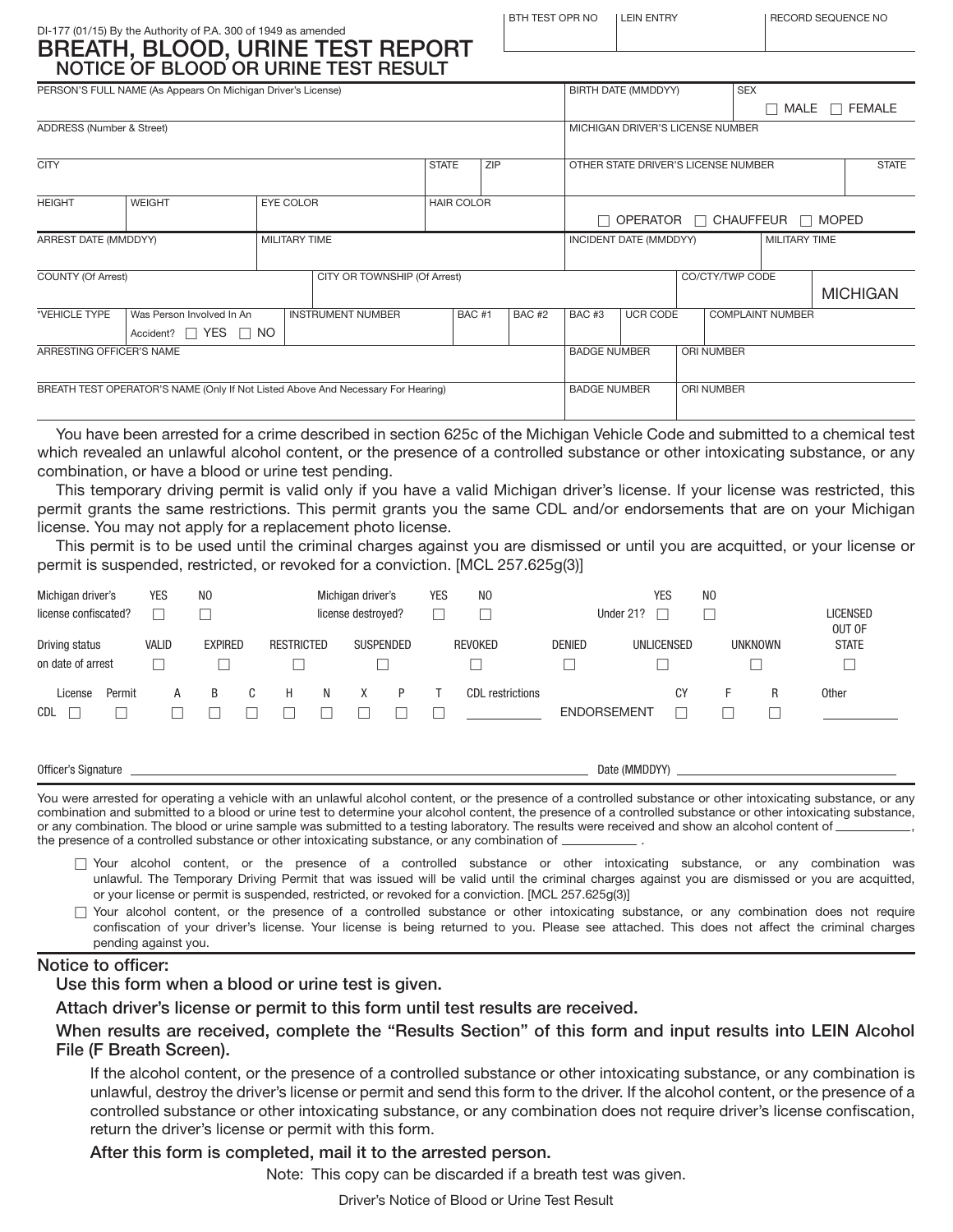| BTH TEST OPR NO | LEIN ENTRY |
|-----------------|------------|
|                 |            |

Y LEECORD SEQUENCE NO

### DI-177 (01/15) By the Authority of P.A. 300 of 1949 as amended BREATH, BLOOD, URINE TEST REPORT MICHIGAN TEMPORARY DRIVING PERMIT

|                                                                                  | PERSON'S FULL NAME (As Appears On Michigan Driver's License) |                                   |                              |                                                   |              |              |                                                |                                   |  | BIRTH DATE (MMDDYY)<br><b>SEX</b> |        |  |                    |  |
|----------------------------------------------------------------------------------|--------------------------------------------------------------|-----------------------------------|------------------------------|---------------------------------------------------|--------------|--------------|------------------------------------------------|-----------------------------------|--|-----------------------------------|--------|--|--------------------|--|
|                                                                                  |                                                              |                                   |                              |                                                   |              |              |                                                |                                   |  |                                   | $\Box$ |  | MALE $\Box$ FEMALE |  |
| ADDRESS (Number & Street)                                                        |                                                              |                                   |                              |                                                   |              |              | MICHIGAN DRIVER'S LICENSE NUMBER               |                                   |  |                                   |        |  |                    |  |
|                                                                                  |                                                              |                                   |                              |                                                   |              |              |                                                |                                   |  |                                   |        |  |                    |  |
| <b>CITY</b>                                                                      |                                                              |                                   |                              | <b>STATE</b>                                      | <b>ZIP</b>   |              | OTHER STATE DRIVER'S LICENSE NUMBER            |                                   |  |                                   |        |  | <b>STATE</b>       |  |
|                                                                                  | <b>WEIGHT</b>                                                |                                   |                              |                                                   |              |              |                                                |                                   |  |                                   |        |  |                    |  |
| <b>HEIGHT</b>                                                                    | <b>HAIR COLOR</b>                                            |                                   |                              |                                                   |              |              |                                                |                                   |  |                                   |        |  |                    |  |
|                                                                                  |                                                              |                                   |                              | OPERATOR $\Box$ CHAUFFEUR $\Box$ MOPED<br>$\perp$ |              |              |                                                |                                   |  |                                   |        |  |                    |  |
| ARREST DATE (MMDDYY)                                                             |                                                              | <b>MILITARY TIME</b>              |                              |                                                   |              |              | <b>MILITARY TIME</b><br>INCIDENT DATE (MMDDYY) |                                   |  |                                   |        |  |                    |  |
|                                                                                  |                                                              |                                   |                              |                                                   |              |              |                                                |                                   |  |                                   |        |  |                    |  |
| <b>COUNTY (Of Arrest)</b>                                                        |                                                              |                                   | CITY OR TOWNSHIP (Of Arrest) |                                                   |              |              |                                                |                                   |  | CO/CTY/TWP CODE                   |        |  |                    |  |
|                                                                                  |                                                              |                                   |                              |                                                   |              |              |                                                |                                   |  |                                   |        |  | <b>MICHIGAN</b>    |  |
| *VEHICLE TYPE                                                                    | Was Person Involved In An                                    |                                   | <b>INSTRUMENT NUMBER</b>     |                                                   | <b>BAC#1</b> | <b>BAC#2</b> | BAC#3                                          | UCR CODE                          |  | <b>COMPLAINT NUMBER</b>           |        |  |                    |  |
|                                                                                  | Accident? $\Box$ YES $\Box$ NO                               |                                   |                              |                                                   |              |              |                                                |                                   |  |                                   |        |  |                    |  |
| ARRESTING OFFICER'S NAME                                                         |                                                              |                                   |                              |                                                   |              |              |                                                | <b>BADGE NUMBER</b><br>ORI NUMBER |  |                                   |        |  |                    |  |
|                                                                                  |                                                              |                                   |                              |                                                   |              |              |                                                |                                   |  |                                   |        |  |                    |  |
| BREATH TEST OPERATOR'S NAME (Only If Not Listed Above And Necessary For Hearing) |                                                              | <b>BADGE NUMBER</b><br>ORI NUMBER |                              |                                                   |              |              |                                                |                                   |  |                                   |        |  |                    |  |
|                                                                                  |                                                              |                                   |                              |                                                   |              |              |                                                |                                   |  |                                   |        |  |                    |  |

You have been arrested for a crime described in section 625c of the Michigan Vehicle Code and submitted to a chemical test which revealed an unlawful alcohol content, or the presence of a controlled substance or other intoxicating substance, or any combination, or have a blood or urine test pending.

This temporary driving permit is valid only if you have a valid Michigan driver's license. If your license was restricted, this permit grants the same restrictions. This permit grants you the same CDL and/or endorsements that are on your Michigan license. You may not apply for a replacement photo license.

This permit is to be used until the criminal charges against you are dismissed or until you are acquitted, or your license or permit is suspended, restricted, or revoked for a conviction. [MCL 257.625g(3)]

| Michigan driver's<br>license confiscated? | <b>YES</b>        | N <sub>0</sub> |        |                   |   | Michigan driver's<br>license destroyed? |   | <b>YES</b> | N <sub>0</sub><br>Г     |               | Under 21?          | <b>YES</b>        | N <sub>0</sub> |                     | <b>LICENSED</b><br>OUT OF |
|-------------------------------------------|-------------------|----------------|--------|-------------------|---|-----------------------------------------|---|------------|-------------------------|---------------|--------------------|-------------------|----------------|---------------------|---------------------------|
| Driving status<br>on date of arrest       | <b>VALID</b><br>٦ | <b>EXPIRED</b> |        | <b>RESTRICTED</b> |   | SUSPENDED                               |   |            | <b>REVOKED</b>          | <b>DENIED</b> |                    | <b>UNLICENSED</b> |                | <b>UNKNOWN</b><br>Γ | <b>STATE</b><br>$\Box$    |
| License<br>Permit<br><b>CDL</b><br>$\Box$ | A                 | B              | C<br>L | H                 | N | X                                       | P |            | <b>CDL</b> restrictions |               | <b>ENDORSEMENT</b> | CY                | н.             | R                   | Other                     |
| Officer's Signature                       |                   |                |        |                   |   |                                         |   |            |                         |               | Date (MMDDYY)      |                   |                |                     |                           |

Note to officer:

Use this form only when a test of a Michigan licensed driver reveals an unlawful alcohol content, or the presence of a controlled substance or other intoxicating substance, or any combination, or when a blood or urine test is pending.

# MICHIGAN TEMPORARY DRIVING PERMIT

This permit is only valid if you have a valid Michigan driver's license. This permit is not valid if you are unlicensed or your license is expired, suspended, revoked or denied.

## Carry this permit when driving.